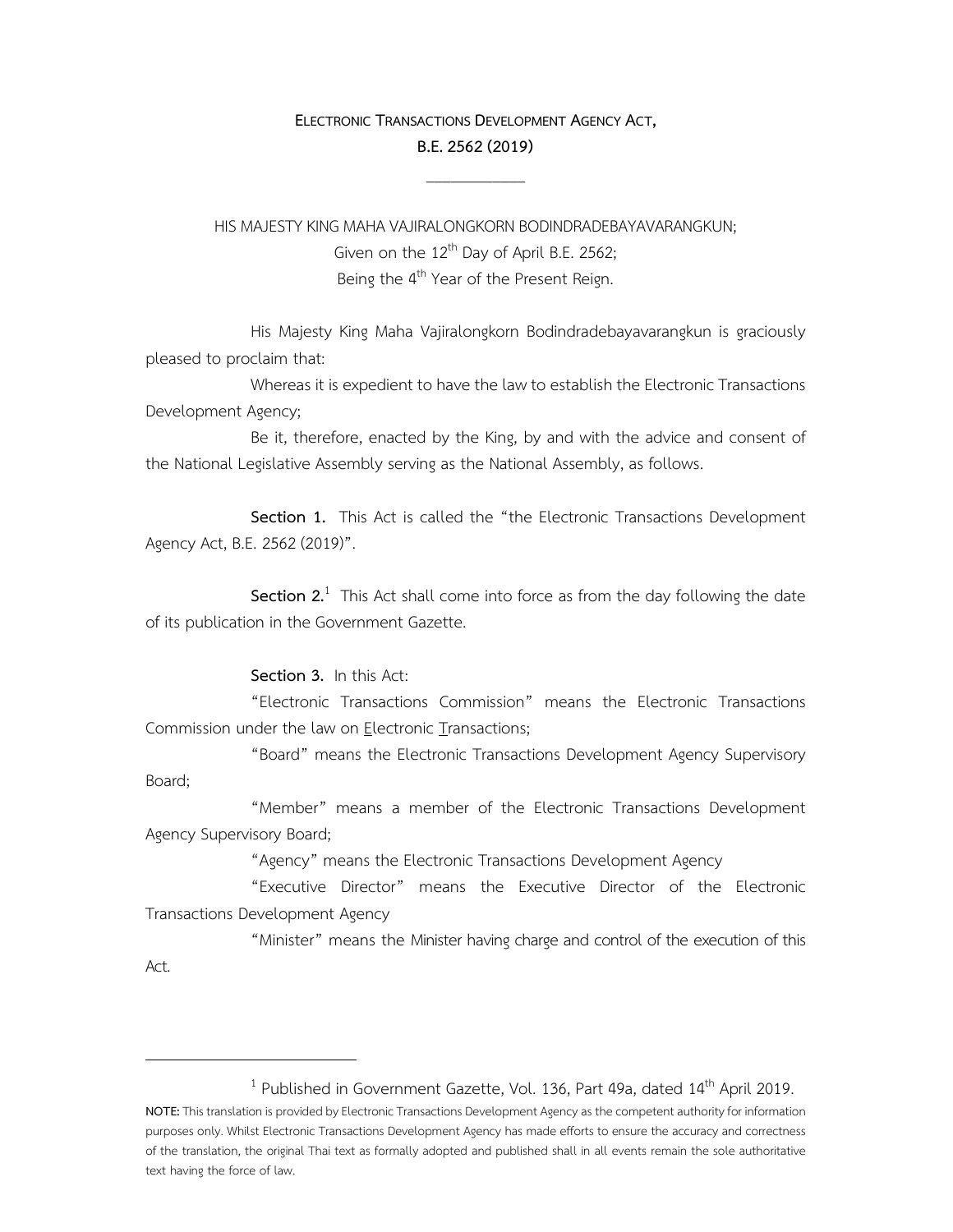**Section 4.** There shall be an Electronic Transactions Development Agency which shall have the objectives of promoting and supporting the development of electronic transactions and electronic commerce for the country, to mobilise the State's policy and plans on electronic transactions and electronic commerce compatibly with the National Digital Economy and Society Development Plan and Policy , including to promote the establishment of standards and rules for the use of digital technology in order to ensure the efficient linkage of digital technology system and the security and trustworthiness thereof.

 The Agency shall be a State agency having juristic personality and shall not be a Government agency under the law on State administration, or a State enterprise under the law on budgetary procedures or any other law.

 The undertakings of the Agency shall not fall under the jurisdiction of the law on labour protection, the law on labour relations, the law on social security, and the law on compensation. However, employees and contractors of the Agency must receive no less remuneration than that which is prescribed by the law on labour protection, the law on social security, and the law on compensation.

 The Agency shall be a State agency under the law on tortious liability of officials.

 **Section 5.** Other than acting to further the objectives under section 4 paragraph one, the Agency shall be responsible for the administrative work of the Electronic Transactions Commission, and shall also have the following duties and powers:

 (1) to prepare a strategic plan on electronic transactions for the consideration and approval by the Electronic Transactions Commission;

 (2) to prepare a strategic plan on the development of an infrastructure for standards which conforms to the National Digital Economy and Society Development Plan and Policy;

 (3) to promote and support relevant agencies, in both the Government and the private sectors to enable the use of electronic transactions and electronic commerce to accommodate the development of the country in different areas including finance, commerce, investment, import and export, as well as the provision of Government services to members of the public, in conformity with the strategic plan on electronic transactions;

 (4) to study, research, and develop digital technology to accommodate the use of electronic transactions and electronic commerce by agencies from both the Government and the private sectors, as well as to promote the design of digital technology architecture for recommendation to the Electronic Transactions Commission in the prescription of standards for such matters;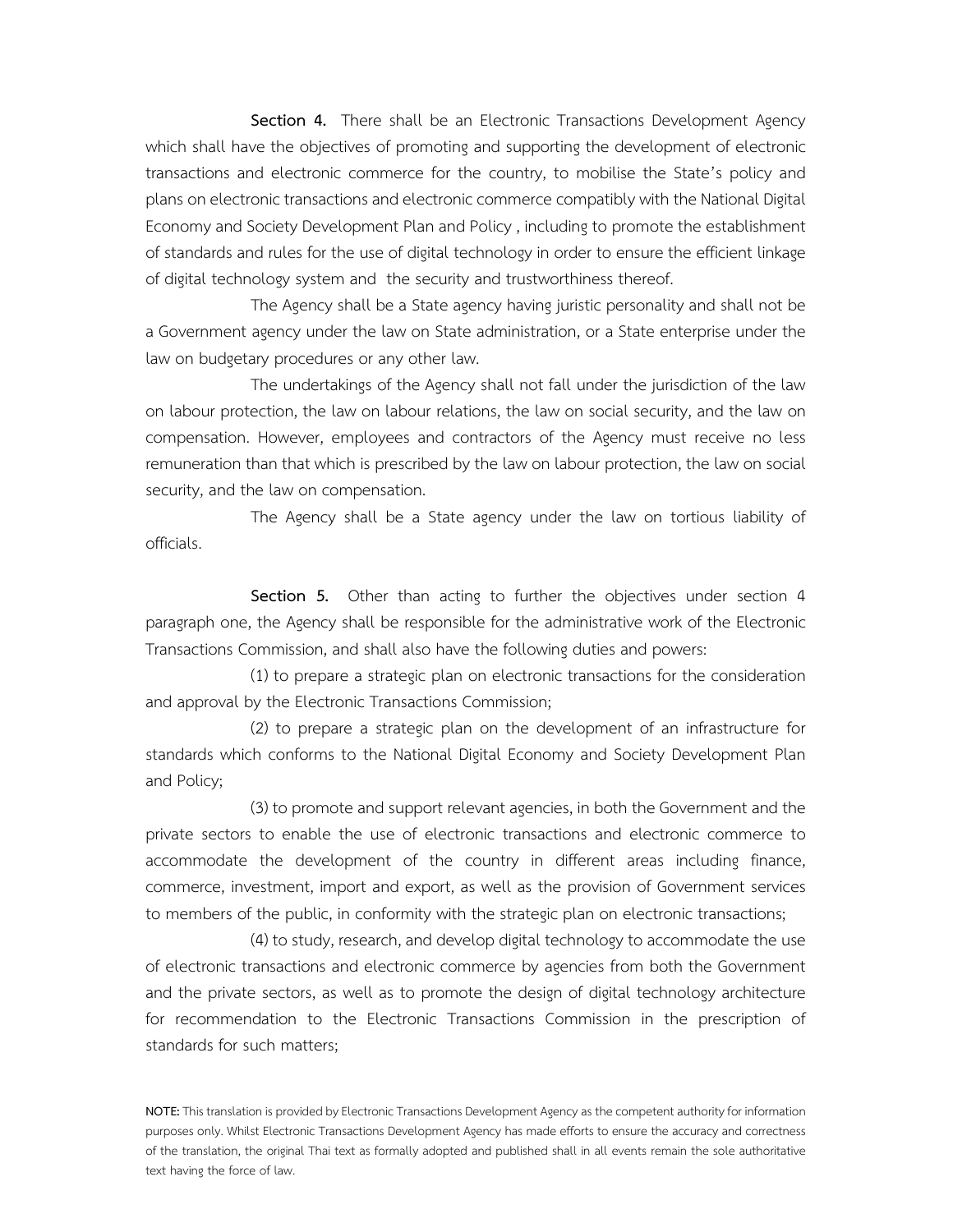(5) to prepare recommendations on standards, and relevant measures or mechanisms of supervision for the use of electronic transactions and electronic commerce so that agencies both in the Government and the private sectors may utilise digital technology that conforms and interconnects securely and with trustworthiness;

 (6) to supervise the operation of a business providing relating to electronic transactions under the Royal Decree enacted under the law on Electronic Transactions, including to support the operation of such businesses providing services relating to electronic transactions;

 (7) to analyse and certify conformity and correctness according to the standards or measures or mechanisms of supervision for the use of electronic transactions and electronic commerce;

 (8) to be the center for the provision of academic services or for the provision of services relating to the development, promotion, and support of the use of electronic transactions and electronic commerce to State agencies, private agencies, and members of the public, including to disseminate and to provide knowledge and understanding of the use of electronic transactions and electronic commerce;

 (9) to establish agreements and to cooperate with organisations and agencies both domestically and internationally on matters relating to the duties and powers of the Agency;

 (10) to provide training to elevate standards of personnel of the Agency and third parties to instill skills relating to standards, security and trustworthiness in the system and in the provision of electronic transactions services and electronic commerce;

 (11) to perform other duties as the Electronic Transactions Commission or the Board designates, or as designated by law.

 **Section 6.** In the performance of work by the Agency, apart from the duties and powers as described by Section 5, the Agency shall have the following general duties and powers:

(1) to have ownership, possessory right and other real rights;

 (2) to create a right or engage in any juristic act related to property, including engaging in any juristic act for the purpose of performing an undertaking by the Agency;

 (3) to make available and give funds for supporting the conduct of activites by the Agency;

 (4) to collect fees, charges, remuneration and service charges for the performance of work, according to the critieria and rates prescribed by the Agency as approved by the Board;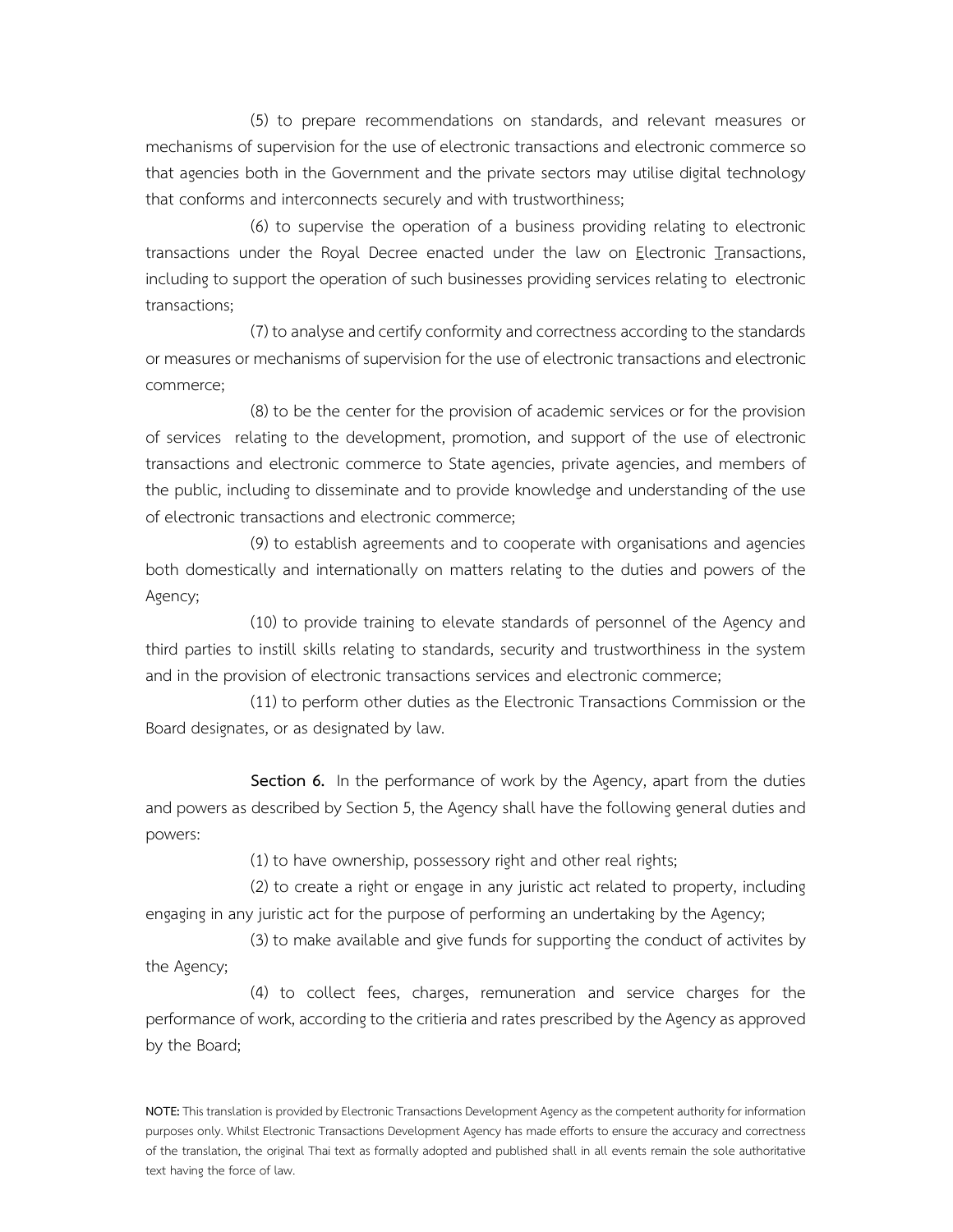(5) to conduct any other acts which the law designates as the duties and the powers of the Agency, or as the Electronic Transactions Commission or the Board so designates.

 **Section 7.** The funds and property for the performance of work by the Agency, shall consist of the following:

(1) money and property transferred thereto under section 35;

 (2) general subvention in an appropriate amount as allocated by the Government annually;

 (3) fees, dues, remunerations, service charges or income generated from the performance of work by the Agency;

 (4) money donated by the private sector or by other organisations, including from abroad or from international organisations, and money and property which is bequeathed;

 (5) fruits of money and benefits or any other income derived from the performance of work by the Agency.

 The property of the Agency shall not be subject to compulsory execution proceedings and compulsory administrative proceedings.

 **Section 8.** The income of the Agency shall not be remitted to the Ministry of Finance as State revenue.

 **Section 9.** There shall be an Electronic Transactions Development Agency Supervisory Board consisting of a Chairperson appointed by the Minister from persons of knowledge, expertise, and experience in electronic transactions or computer science, the Permanent Secretary of the Ministry of Digital Economy and Society, a representative of the Bureau of the Budget, and six qualified members appointed by the Minister.

 The Executive Director shall be *ex officio* member and secretary, and the Executive Director shall appoint not more than two employees of the Agency as assistant secretary as is necessary.

 At least three of the qualified members appointed by the Minister under paragraph one must have knowledge, expertise and experience in electronic transactions or computer science, and in other relevant areas beneficial to the performance of work by the Agency.

 **Section 10.** The Chairperson and qualified members shall be of Thai nationality, and shall not be under the following prohibitions: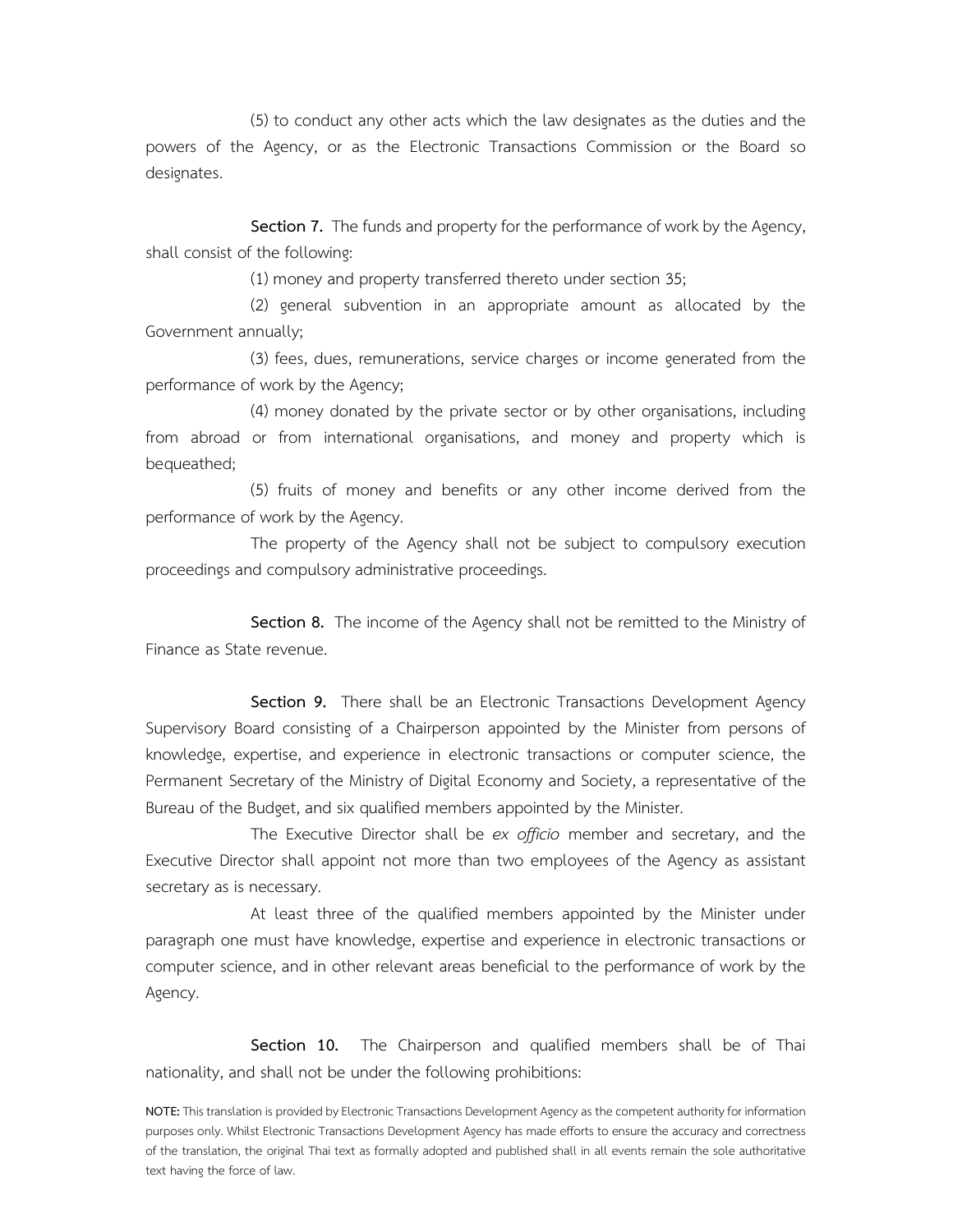(1) being bankrupt or having been previously bankrupt by dishonesty;

(2) being an incompetent or a quasi-incompetent person;

 (3) having been imprisoned by a final judgement to imprisonment, except for an offence committed by negligence or a petty offence;

 (4) being or having been a political official, a person holding a political office, a member of local assembly or a local administrator, except having left office for no less than one year;

 (5) being or having been a committee member or having held any other position in a political party, or having been an official of a political party, except having left office for no less than one year;

 (6) having been expelled, dismissed, ordered to resign or removed from employment by a State agency or a State enterprise, or from a private agency due to malfeasance or gross misconduct;

 (7) being self- employed in any other profession, or being a board member, director, or an employee of any other private agency which is a stakeholder or has a conflict of interest, whether directly or indirectly, with the performance of duty as a member and the duties and power of the Agency.

 **Section 11.** The Chairperson and a qualified member shall hold office for a term of four years.

 **Section 12.** Once the Chairperson and a qualified member has vacated office upon expiration of term, appointment of a new Chairperson and a qualified member shall be made within sixty days. For the time where a new Chairperson and a qualified member has not yet been appointed, the Chairperson and qualified member whose office is vacated due to the expiry of term shall remain in office to perform their duties until a new Chairperson and qualified member who has been appointed assumes their duties.

 **Section 13.** In addition to vacating office upon expiration of term under section 11, the Chairperson and a qualified member shall vacate office upon:

(1) death;

(2) resignation;

(3) lacking any quality and being under a prohibition under section 10;

 (4) being dismissed by the Minister due to misbehaviour, misfeasance, or dishonesty in the performance of duties, or incompetence.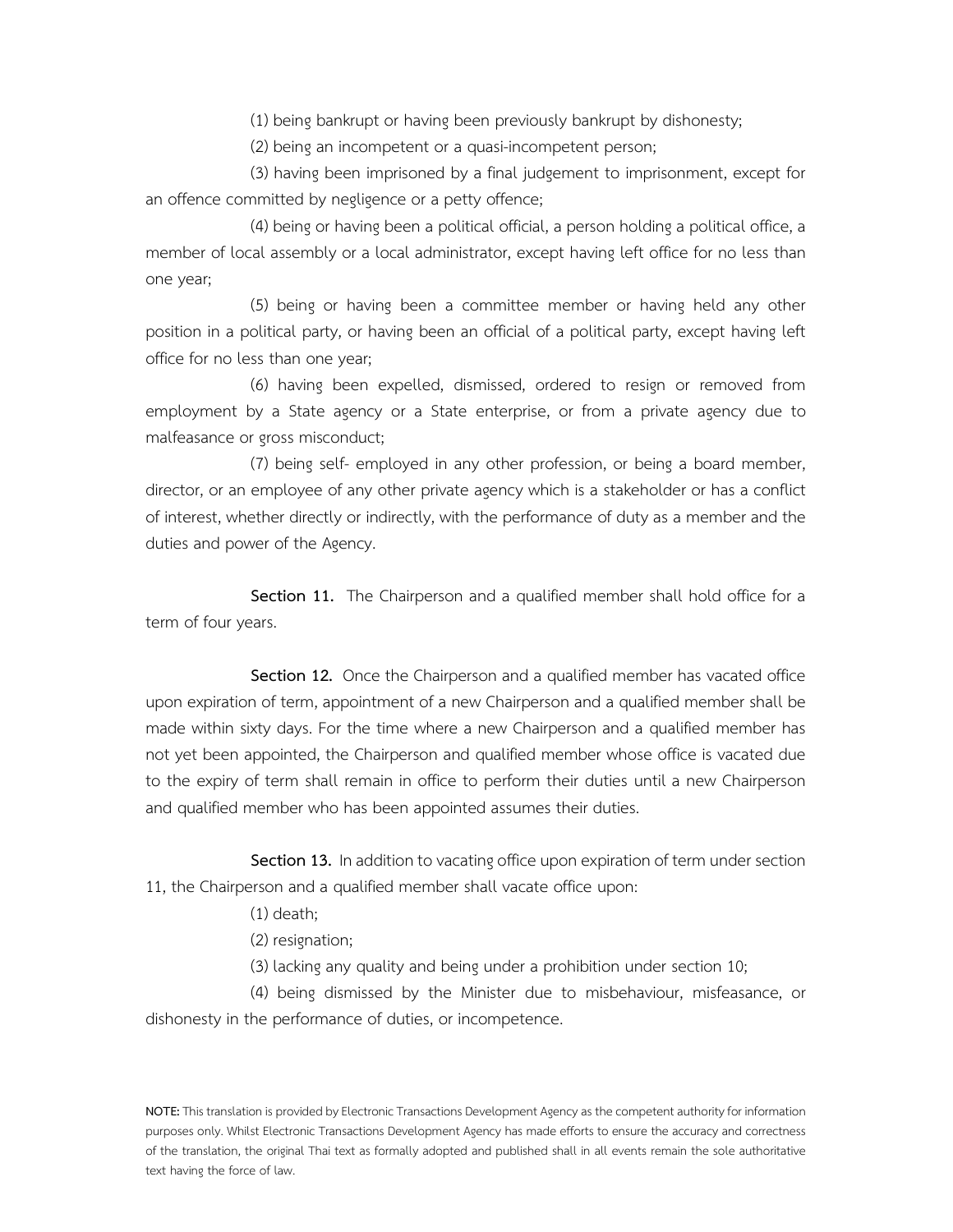**Section 14.** In the case where the Chairperson or a qualified member vacates office prior to the expiration of their term, the Board shall consist of the remaining members and appointment shall be made of a Chairperson or a qualified member for the vacated office within sixty days from the day the office is vacated, except in the case where the remaining term of the member is less than ninety days, and the newly appointed person shall be in office for the remaining term of office of the person whom they have replaced.

 **Section 15.** At a meeting of the Board, the presence of not less than one-half of the total number of members is required to constitute a quorum.

 The Chairperson shall preside over a meeting. If the Chairperson is not present or is unable to perform the duty, a member shall be elected to preside over the meeting.

 A decision of a meeting shall be by a majority of votes. In casting votes, each member shall have one vote. In the case of an equality of votes, the person presiding over the meeting shall have an additional vote as a casting vote.

 A member who is a stakeholder in the matter being considered at a meeting shall not participate in the meeting.

 A Board meeting may be conducted via electronic means as prescribed by the Board.

**Section 16.** The Board shall have the following duties and powers:

 (1) to establish a policy for the management of work, and to approve the Agency's operational work plans;

 (2) to prescribe Regulations for the organisation of the Agency, financial matters, human resources management, the management of administrative work, procurement, internal auditing, including welfare and other benefits of the Agency;

(3) to approve expenditure plans and the Agency's annual expenditure budget;

 (4) to oversee the management of work and the operations of the Agency and the Executive Director to be in compliance with this Act and other relevant laws;

(5) to appoint an Executive Director Selection Committee;

 (6) to consider appeals of executive administrative orders of the Executive Director regarding the management of work by the Agency to be in accordance with this Act and other relevant laws;

 (7) to evaluate the performance of work by the Agency, and the performance of work by the Executive Director;

 (8) to perform other duties prescribed by this Act or which any other law prescribes to be the duty and powers of the Board, or as designated by the Council of Ministers.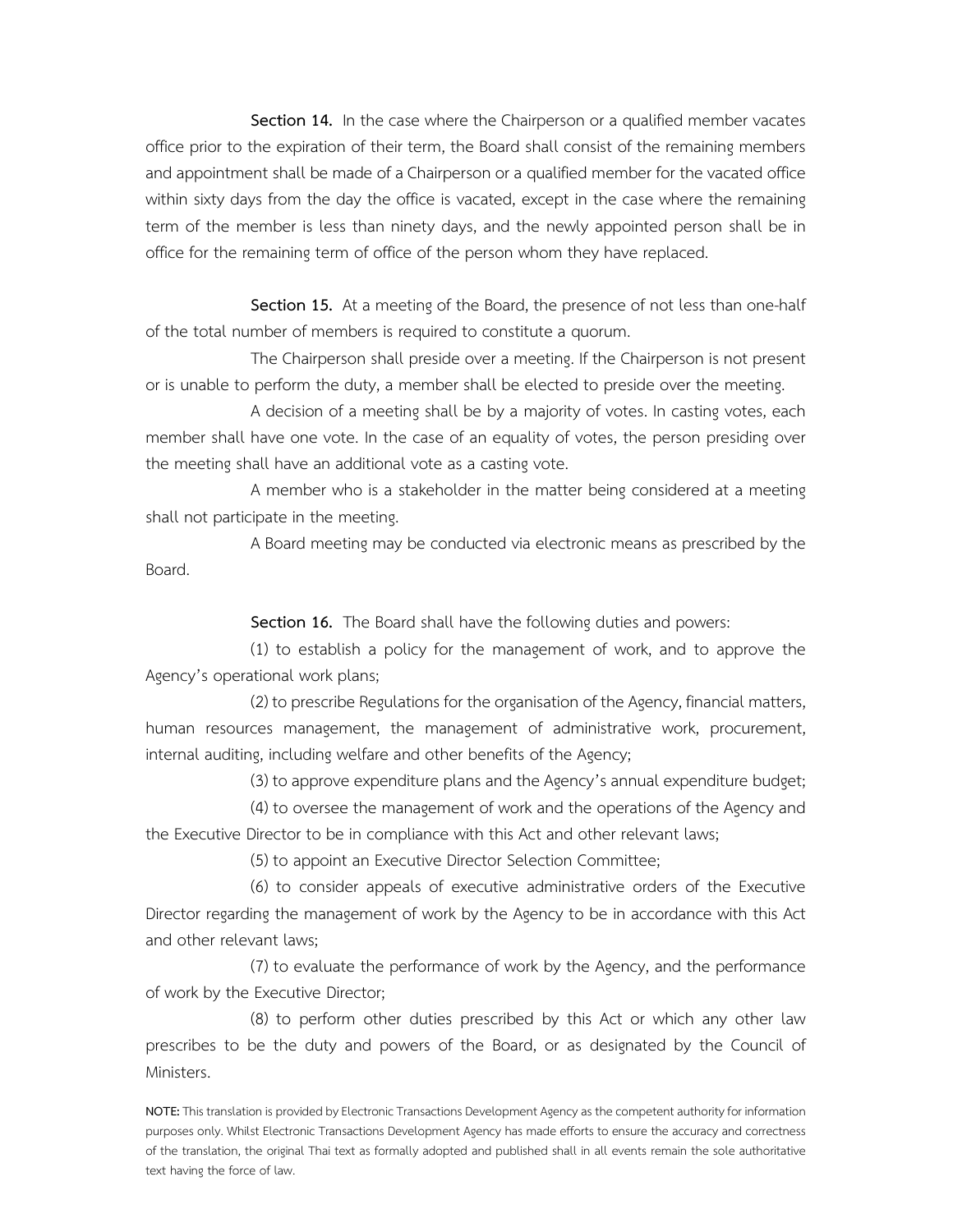For the Regulations under (2), if there are restrictions on the powers of the Executive Director in conducting juristic acts with third parties, it shall be published in the Government Gazette.

 **Section 17.** The Board shall have the power to appoint a sub-committee to perform duties or to perform any act as designated thereby.

 The Board may appoint a person with the expertise or experience which may be of benefit to the performance of duty by the Board as a consultant to the Board.

 The performance of duties and the number of sub-committee members under paragraph one, or the consultants in paragraph two shall be as prescribed by the Board.

 The provisions of section 15 shall also apply to the sub-committee , *mutatis mutandis.*

 **Section 18.** The Chairperson, a member, a consultant to the Board, the Chairperson of a sub-committee and a sub-committee member shall receive a meeting allowance or remuneration in accordance with the criteria prescribed by the Council of Ministers.

 **Section 19.** The Agency shall have an Executive Director appointed by the Board, having the duty of managing the undertakings of the Agency.

 **Section 20.** A person who is appointed as Executive Director shall have the qualifications and not be under any of the following prohibitions:

(1) being of Thai nationality;

(2) not being over fifty-eight years of age;

(3) being able to work for the Agency on a full-time basis;

 (4) being a person with knowledge, capability and experience in a field which is relevant to the tasks of the Agency and in the management thereof;

(5) not being a bankrupt or having previously been a dishonest bankrupt;

(6) not being an incompetent or a quasi-incompetent person;

 (7) not having been imprisoned by a final judgement to imprisonment, except for an offence committed by negligence or a petty offence;

 (8) not having been expelled, dismissed, ordered to resign or removed from employment by a State agency or a State enterprise, or from a private agency due to malfeasance or gross misconduct;

(9) not having been removed from office by law;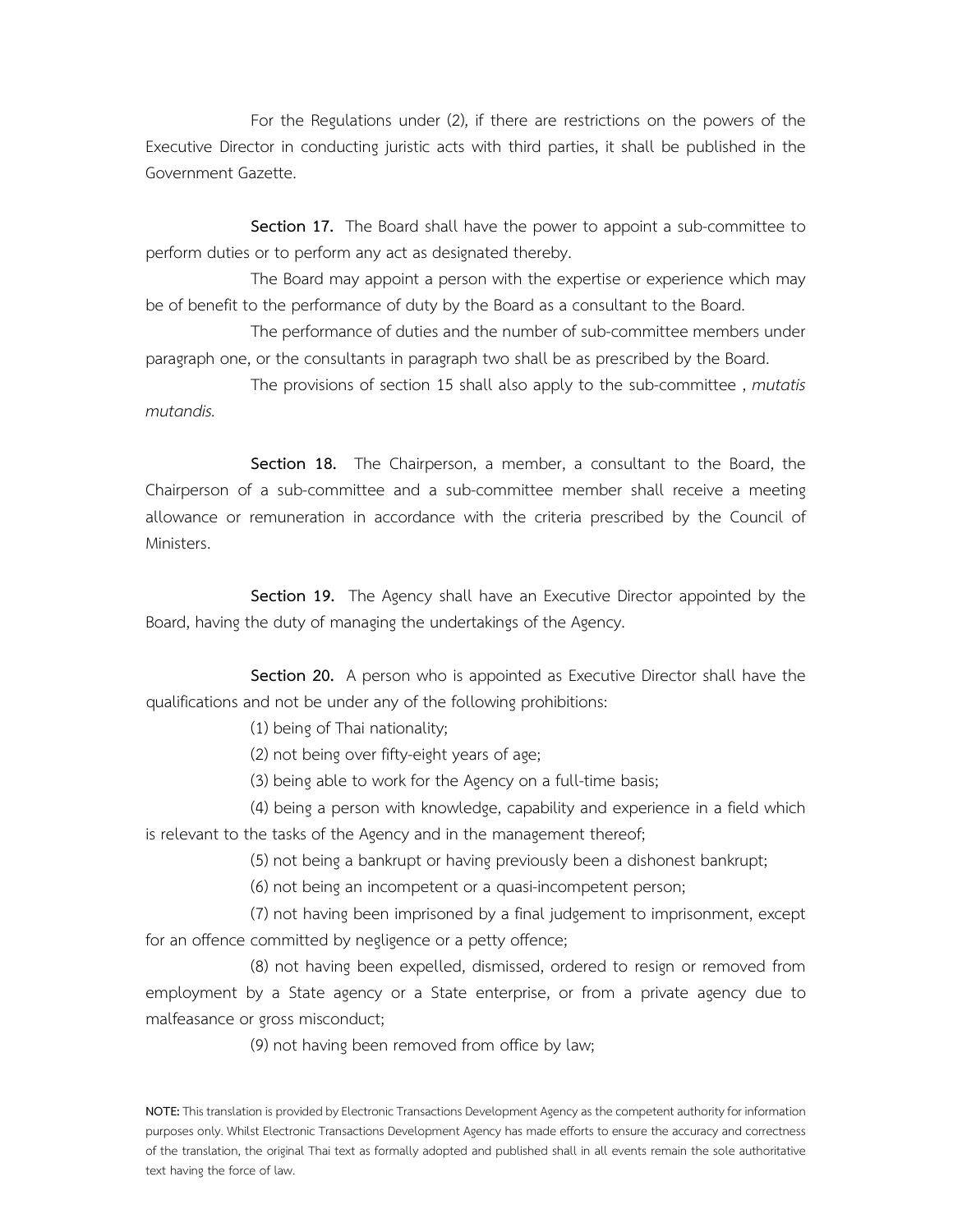(10) not being a person holding a political office, a member of local assembly or a local administrator, or a person holding an office with responsibility for the management of a political party, a consultant to a political party, or a political official;

 (11) not being a stakeholder in a business which is related to the Agency, whether directly or indirectly.

Section 21. The Executive Director shall hold office for a term of four years, and may be reappointed, but may not be appointed for more than two consecutive terms.

 No less than thirty days but not more than sixty days prior to the expiry of the term of office of the Executive Director, the Board shall appoint an Executive Director Selection Committee to select a new Executive Director whereby the Executive Director Selection Committee shall propose a list of not more than three suitable persons to the Board.

 **Section 22.** In each year, an evaluation of the performance of work by the Executive Director shall be made in accordance with the time period and the methods prescribed by the Board.

 **Section 23.** In addition to vacating office on the expiration of term under section 21, the Executive Director shall vacate office upon:

(1) death;

(2) resignation;

(3) being sixty years of age;

 (4) being dismissed by the Board as a result of not passing the evaluation of performance of work, having misbehaved, acted in misfeasance or committed a dishonest act in the performance of duties, or incompetence;

(5) having been imprisoned by a final judgement to imprisonment;

 (6) being disqualified or being under any of the prohibitions under section 20, except in the case of section 20 (2).

**Section 24.** The Executive Director shall have the following duties and powers:

 (1) to manage the work of the Agency to be accomplished according to the tasks of the Agency, and in accordance with the National Digital Economy and Society Development Plan and Policy, the strategic plan on electronic transactions and the strategic plan on the development of an infrastructure on standards conforming to the said policies and plans, in accordance with the policies of the Council of Ministers, Rules, Regulations and resolutions of the Board;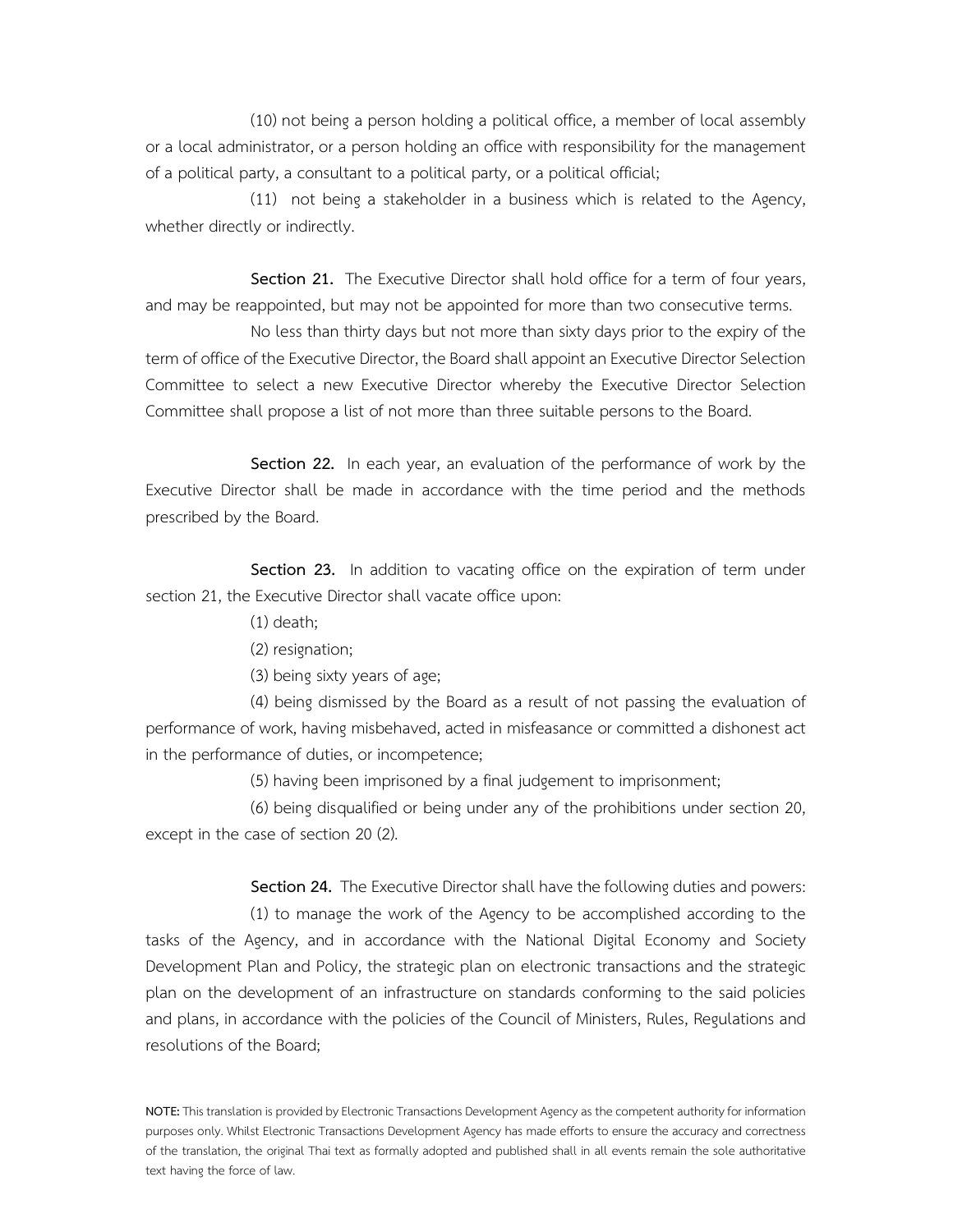(2) to set Rules relating to the performance of work by the Agency which shall not be contrary to or inconsistent with the law, the resolution of the Council of Ministers, as well as with Rules, Regulations, Stipulations, policies, resolutions or Notifications of the Board;

 (3) to be the commanding officer of the employees and contractors of the Agency, and to perform work evaluation of the employees and contractors of the Agency in accordance with the Rules or Regulations of the Agency;

 (4) to appoint a Deputy Executive Director or an Assistant Executive Director with the approval by the Board to assist with the performance of the work of the Executive Director as designated thereby;

 (5) to assign, appoint, promote, demote, reduce salary or wages, to discipline employees and contractors of the Agency, including to dismiss employees and contractors of the Agency from work in accordance with the Regulations prescribed by the Board;

 (6) to perform any other act according to the Rules, Regulations, Stipulations, policies, resolutions or Notifications of the Board.

 The Executive Director shall be directly responsible to the Board for the management of the Agency's work.

 **Section 25.** For the undertakings of the Agency concerning third parties, the Executive Director shall represent the Agency. In this matter, the Executive Director may authorise any person to perform a specific official duty on their behalf, in accordance with the Regulations prescribed by the Board.

 **Section 26.** The Board shall set the salary rate and other remunerations of the Executive Director in accordance with the criteria set by the Council of Ministers.

 **Section 27.** For the purpose of the management of work by the Agency, the Executive Director may request officials, employees, or contractors of a Government agency, a State enterprise, a local administration, a public organization, or any other State agency to perform work as an employee or a contractor on a temporary basis. The secondment shall be upon approval by the commanding official or employer of such person, and once an agreement is made for such approval, and in the case where such State official has received approval to perform work as an employee or a contractor on a temporary basis, it shall be deemed a permission to leave official service, or to leave service to perform other work.

 Upon completion of the time period approved for performance of work at the Agency, the State official under paragraph one shall have the right to be assigned to a post and to receive a salary at the initial Government agency or the initial agency at the post and salary level that is not lower than the agreement made for the approval.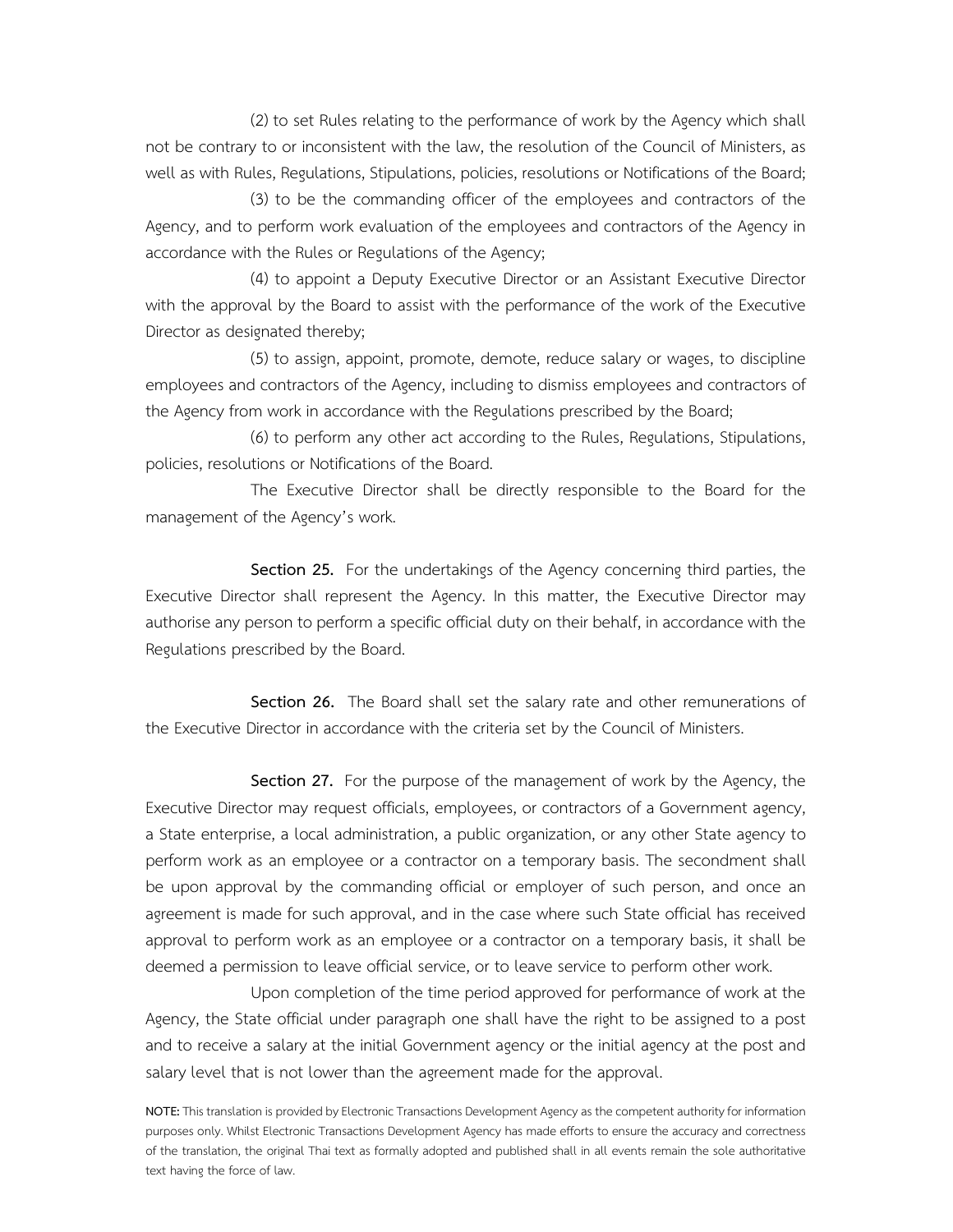In the case where such State official is re-assigned and re-appointed at the initial Government agency under paragraph two, the time period for the performance of work at the Agency shall be counted towards the calculation of pensions or other similar forms of remunerations as though such person were to have fully performed such official service or work, as the case may be.

 **Section 28.** An official or a State official who is currently performing work to repay a scholarship received from a Government agency or a State agency who performs their duty at the Agency upon granting of permission by the commanding official at their original affiliation shall be deemed to be performing work to repay their scholarship according to the terms of their scholarship contract, and the time period for which work is performed at the Agency shall be counted towards the time period due for the performance of work for the repayment of their scholarship.

 In the case where any State agency wishes to request an employee of the Agency who is currently performing work to repay a scholarship received from the Agency to work as an official or a Government employee at such State agency, permission must first be granted by the Executive Director, and the performance of work at such State agency shall be deemed as performance of work to repay the scholarship according to the terms of their scholarship contract, and the time period for which work is performed at such State agency shall be counted towards the time period due for the performance of work for the repayment of their scholarship.

 **Section 29.** The financial reporting of the Agency shall be made in accordance with international financial accounting principles, in accordance with the form and criteria prescribed by the Board.

 **Section 30.** The Agency shall prepare its balance sheet, financial statements and operating accounts and submit them to the auditor within one hundred and twenty days from the end of every fiscal year.

 The Office of the Auditor General or an auditor approved thereby shall audit the accounts of the Agency and shall assess the expenditures and property of the Agency on an annual basis and shall submit an audited report to the Board for approval.

Section 31. The Agency shall prepare an annual report to submit to the Board and the Council of Ministers within one hundred and eighty days as from the end of every fiscal year and shall disclose such report to the public.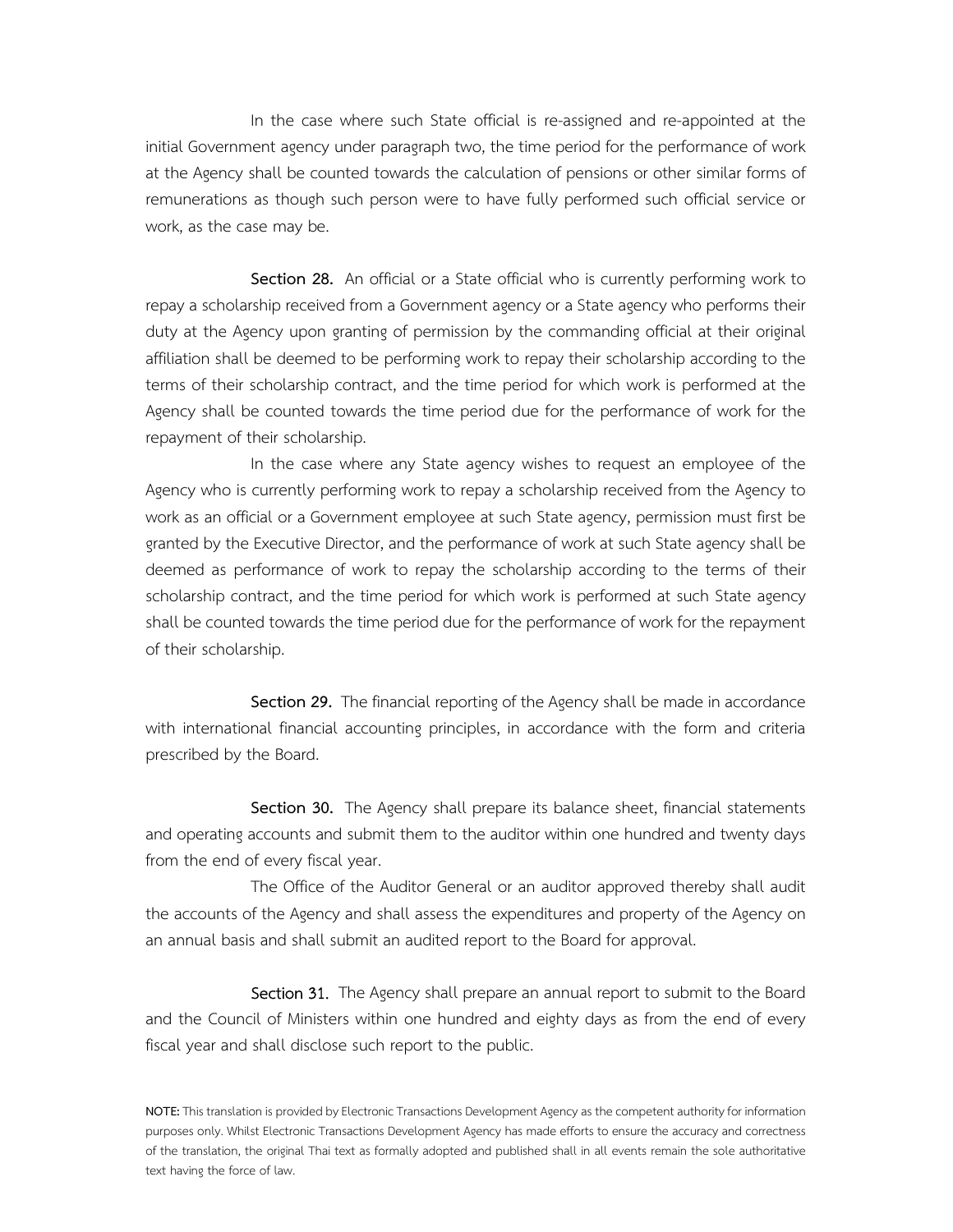The annual report under paragraph one shall contain the details of the financial statements with the opinions of the auditor, together with the accomplishments of the Agency and a report on the evaluation of the Agency's performance of work during the past year.

 The evaluation of the Agency's performance of work under paragraph two shall be made by a third party which has been approved by the Board.

Section 32. The Minister shall have the power of general oversight of the undertakings of the Agency to be in accordance with the duties and powers, and in accordance with the laws, Government policy, strategic plans and relevant Ministerial Council resolutions. For this matter, the Minister shall have the power to order the Executive Director to give statements of facts, to give opinions, or to furnish a report thereto, and shall have the power to order the Agency to stop any activity which contradicts with the duties and the powers of the Agency, a Government policy, a strategic plan, or a relevant Ministerial Council resolution, including the power to order an investigation of any facts relating to the conduct of activities by the Agency.

 In the case where the Executive Director violates or fails to act in accordance with the Order of the Minister under paragraph one, the Minister shall submit the matter to the Board to consider taking action in accordance with the duties and powers thereof.

Section 33. The Electronic Transactions Development Agency Supervisory Commission under the Royal Decree establishing the Electronic Transactions Development Agency (Public Organisation), B.E. 2554 (2011) who is in office on the day prior to the date this Act comes into force shall perform the duty of the Board as is necessary under this Act until a new Board is appointed under this Act, which shall be not more than one hundred and eighty days as from the day this Act comes into force.

Section 34. In the initial phase, the person holding office of Executive Director of the Electronic Transactions Development Agency (Public Organisation) under the Royal Decree establishing the Electronic Transactions Development Agency (Public Organisation), B.E. 2554 (2011) on the day prior to the date this Act comes into force shall perform the duties of the Executive Director until a new Executive Director is appointed under this Act.

Section 35. Upon entry into force of this Act, the Royal Decree establishing the Electronic Transactions Development Agency (Public Organisation), B.E. 2554 (2011) shall be repealed, and all undertakings, properties, rights, duties, liabilities, employees and contractors, and funds of the Electronic Transactions Development Agency (Public Organisation) under the Royal Decree establishing the Electronic Transactions Development Agency (Public

**NOTE:** This translation is provided by Electronic Transactions Development Agency as the competent authority for information purposes only. Whilst Electronic Transactions Development Agency has made efforts to ensure the accuracy and correctness of the translation, the original Thai text as formally adopted and published shall in all events remain the sole authoritative text having the force of law.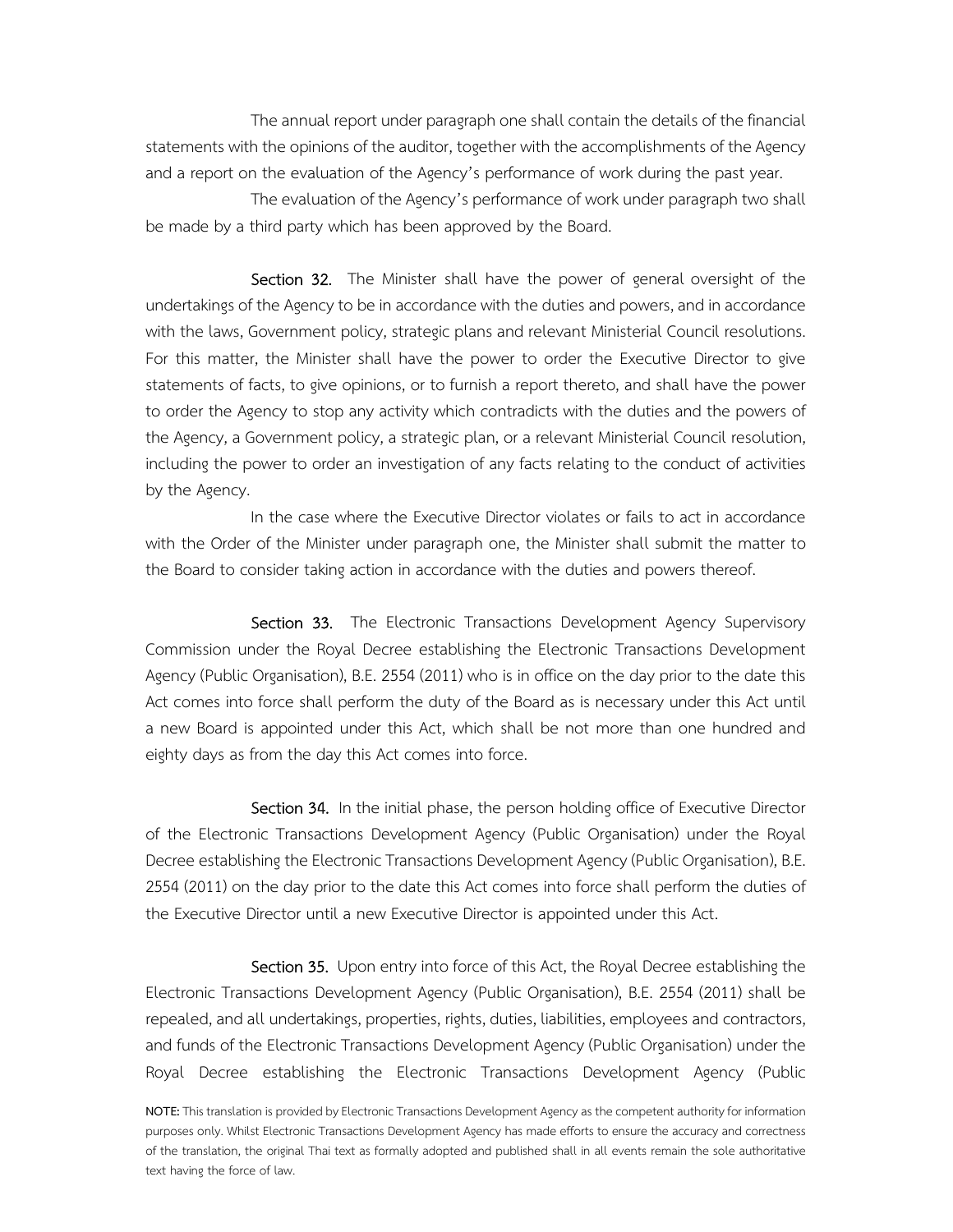Organisation), B.E. 2554 (2011) existing on the day prior to the date this Act comes into force shall be transferred to the Agency.

 The employees and contractors which have been transferred under paragraph one shall receive a salary, position allowance or wage including privileges and benefits equal to the amount received prior to the transfer until they are assigned and appointed to a post in the Agency, whereupon they shall receive a salary or wage not lower than the salary or wage previously received.

 In the case where an employee or a contractor is under a Rule or an employment contract which does not stipulate a term of employment, it shall not be deemed that such employment which does not stipulate a term constitutes a privilege or benefit under paragraph two.

 The assignment and appointment of an employee or contractor under paragraph two shall not be deemed a termination due to the termination of employment by the original affiliation.

Section 36. The provisions on the qualifications and the prohibitions, removal from office and the performance of work by employees and contractors of the Electronic Transactions Development Agency (Public Organisation) as prescribed in the Royal Decree establishing the Electronic Transactions Development Agency (Public Organisation), B.E. 2554 (2011) shall apply to the employees and contractors of the Agency , until Regulations relating to such matters are enacted under this Act.

 **Section 37.** In the initial period, in the case where the budget transferred under section 35 paragraph one is insufficient for the performance of work by the Agency, the Executive Director shall submit a proposal to the Council of Ministers for a grant of general subvention for use as expenses in the performance of work in accordance with the objectives of the Agency.

 The Council of Ministers shall consider the allocation of funds from the annual appropriations to provide a general subvention in accordance with the proposal of the Executive Director as is necessary and appropriate.

 **Section 38.** Joint ventures, borrowing of funds and any operation which is necessary or continuous for the attainment of the objectives of the Electronic Transactions Development Agency (Public Organisation) as prescribed in the Royal Decree establishing the Electronic Transactions Development Agency (Public Organisation), B.E. 2554 (2011) which was carried out prior to the day this Act comes into force and is not yet complete shall be continued until such undertaking is complete.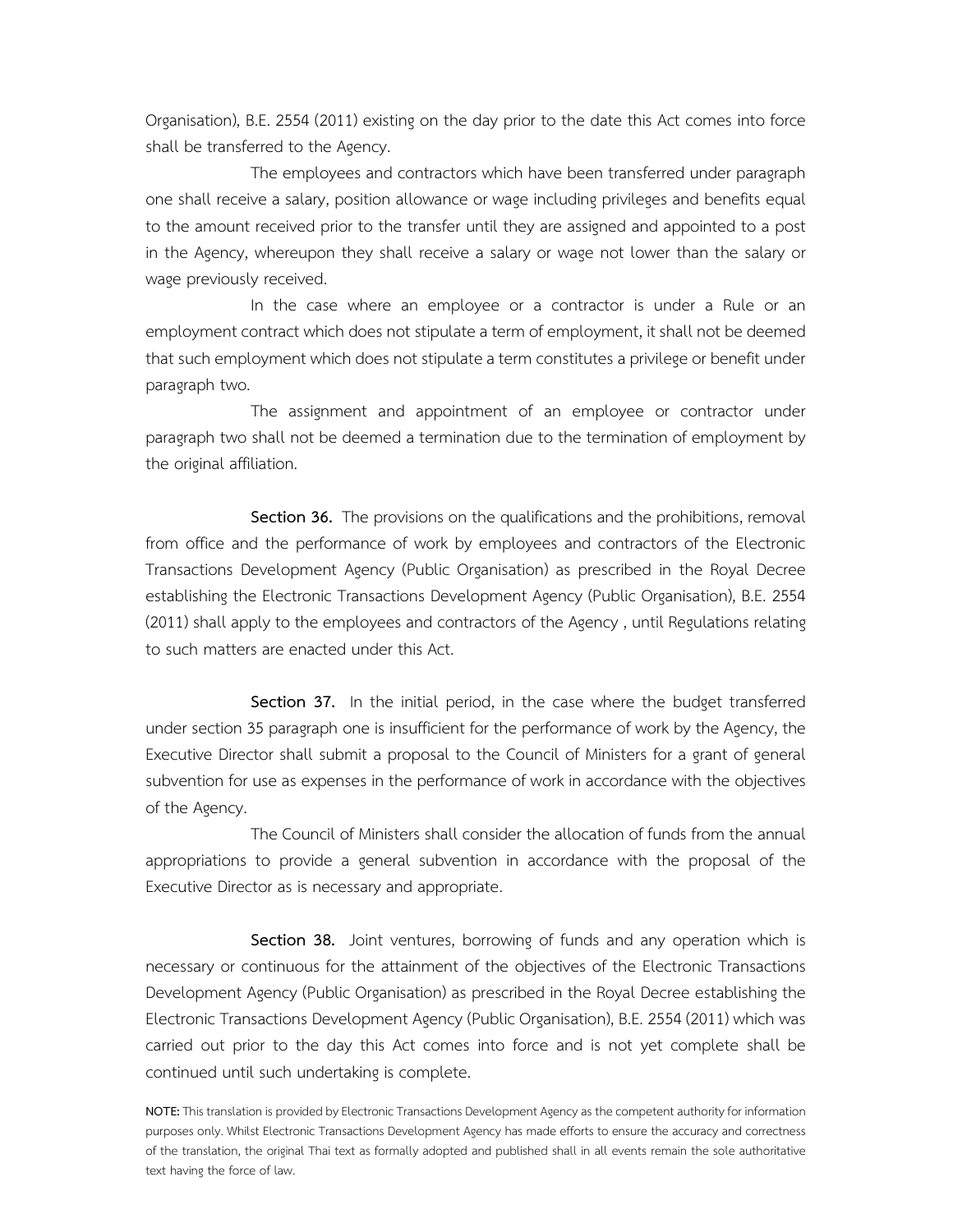**Section 39.** All Rules, Regulations and Notifications issued under the Royal Decree establishing the Electronic Transactions Development Agency (Public Organisation), B.E. 2554 (2011) in force on the day prior to the day on which this Act comes into force shall continue to be in force insofar as they are not contrary to or inconsistent with this Act until Rules, Regulations or Notifications are issued under this Act.

 **Section 40.** The Minister of Digital Economy and Society shall have charge and control of the execution of this Act.

Countersigned by: General Prayut Chan-o-cha Prime Minister